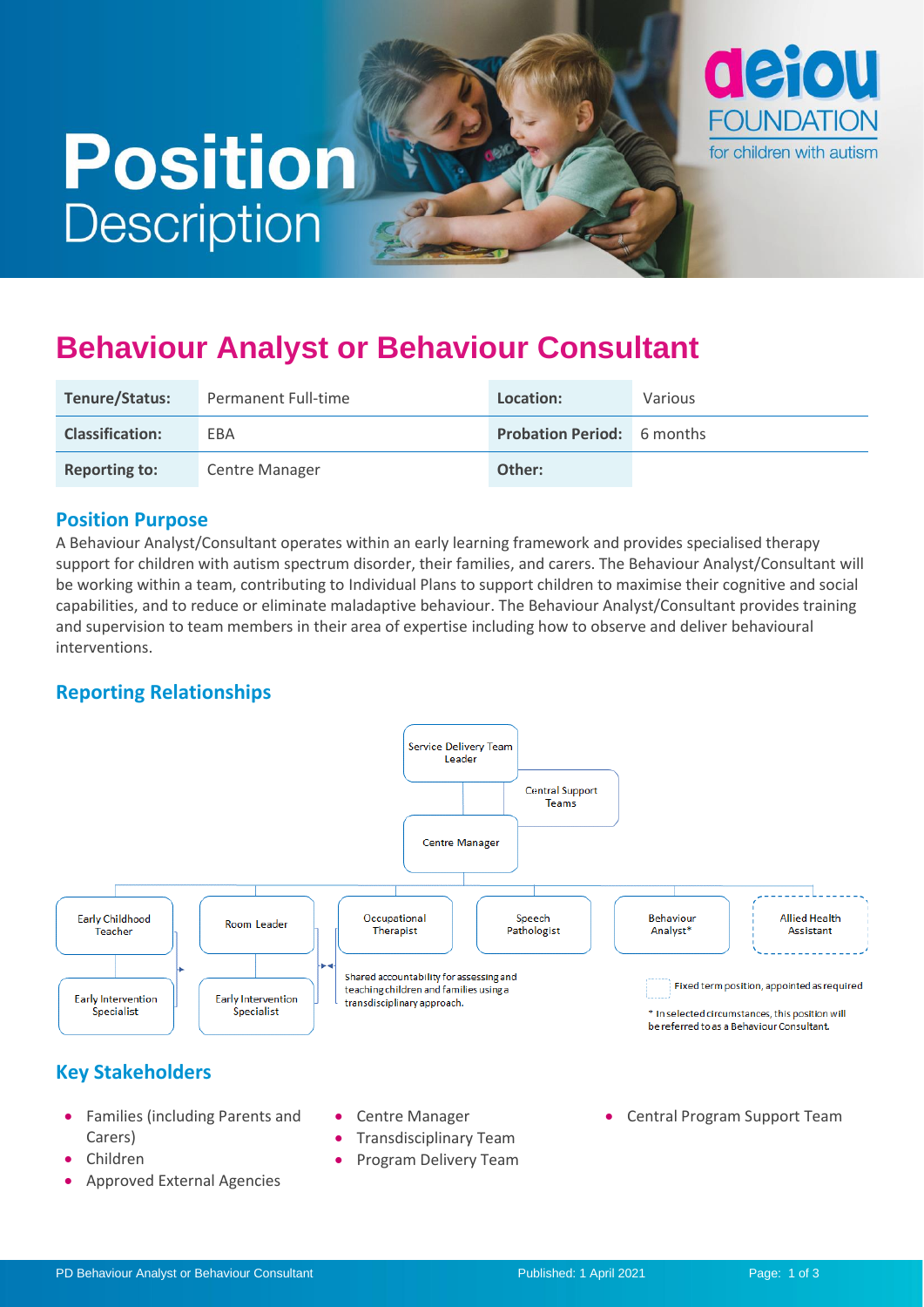## **Responsibilities**

| <b>Area</b>                                                                  | <b>Responsibilities</b>                                                                                                                                                                                                                                                                                                                                                                                                                                                                                                                                                                                                                                                                                                                                       |
|------------------------------------------------------------------------------|---------------------------------------------------------------------------------------------------------------------------------------------------------------------------------------------------------------------------------------------------------------------------------------------------------------------------------------------------------------------------------------------------------------------------------------------------------------------------------------------------------------------------------------------------------------------------------------------------------------------------------------------------------------------------------------------------------------------------------------------------------------|
| <b>Evidence-based</b><br>analysis and best<br>practice early<br>intervention | Identify child developmental needs in collaboration with families using a range of<br>approved assessment tools, methodologies, and key inputs (including NDIS goals and<br>Early Years Learning Framework outcomes).<br>Co-design and review Individual Plans (IP) for children using the agreed inputs (including<br>child developmental needs analysis, family feedback, and clinical observations).<br>Work as part of a transdisciplinary team to provide highly skilled, autism-specific, early<br>$\bullet$<br>intervention within the AEIOU framework and schedule.<br>Monitor, evaluate and review the implementation of programs against set goals<br>(identified in Individual Plans) by using child progress data sets and clinical observations. |
| <b>Positive child and</b><br>family experience                               | Provide a nurturing and encouraging environment for children, where their growth and<br>$\bullet$<br>development is celebrated.<br>Provide timely and concise information to families on their child's progress.<br>Support families by providing regular engagement, and training and education<br>$\bullet$<br>opportunities (to parents/carers) to help further develop child outcomes in the home<br>and community.<br>Enable collaboration with other approved agencies to facilitate enhanced outcomes for<br>$\bullet$<br>children and families.<br>Provide input into the design, delivery, and continuous improvement of family and<br>community awareness and education sessions and capacity building.                                             |
| <b>Clinical</b><br>governance                                                | Provide high-quality and timely data and reports using the relevant AEIOU toolset.<br>$\bullet$<br>Use professionally acquired knowledge, skills, and attributes to safely and competently<br>practice your profession in Australia and contribute to AEIOU compliance and<br>governance requirements.<br>Collaborate with the transdisciplinary team [on site] to ensure a minimum standard of<br>early intervention strategies and teaching is provided to all children and families.                                                                                                                                                                                                                                                                       |
| <b>Clinical leadership</b><br>and resource<br>development                    | Provide scheduled, clinical supervision and mentoring to employees (including Early<br>٠<br>Intervention Specialists (EIS), Allied Health Assistants, and Graduate Placements) to<br>ensure program fidelity and treatment integrity (in line with behaviour intervention<br>guidelines at AEIOU).<br>Continue professional development and share knowledge across the AEIOU community<br>including centre-based, research, and central office teams.<br>Acquire and manage physical and digital resources to enhance child, family, and<br>community learning opportunities.                                                                                                                                                                                 |
| <b>Clinical</b><br>programming                                               | Provide timely and optimised therapeutic programs for high intensity therapy sessions.<br>Participate in continuous reviews of individual and group therapy and transition<br>programs within centres and non-centre based locations<br>Coordinate development and implementation of Positive Behaviour Support plans (as<br>the registered Behaviour Support Analyst/Consultant) under NDIS requirements.                                                                                                                                                                                                                                                                                                                                                    |
| <b>Employee</b><br>performance                                               | Provide input into the ongoing performance review and improvement of AEIOU<br>employees and partners.<br>Recognise and celebrate individual and team success in a timely and meaningful way.                                                                                                                                                                                                                                                                                                                                                                                                                                                                                                                                                                  |
| <b>Operational</b><br>support                                                | Provide clinical and operational support to the Centre Manager for enhanced<br>resourcing and onboarding, family engagement, and incident/accident management.                                                                                                                                                                                                                                                                                                                                                                                                                                                                                                                                                                                                |